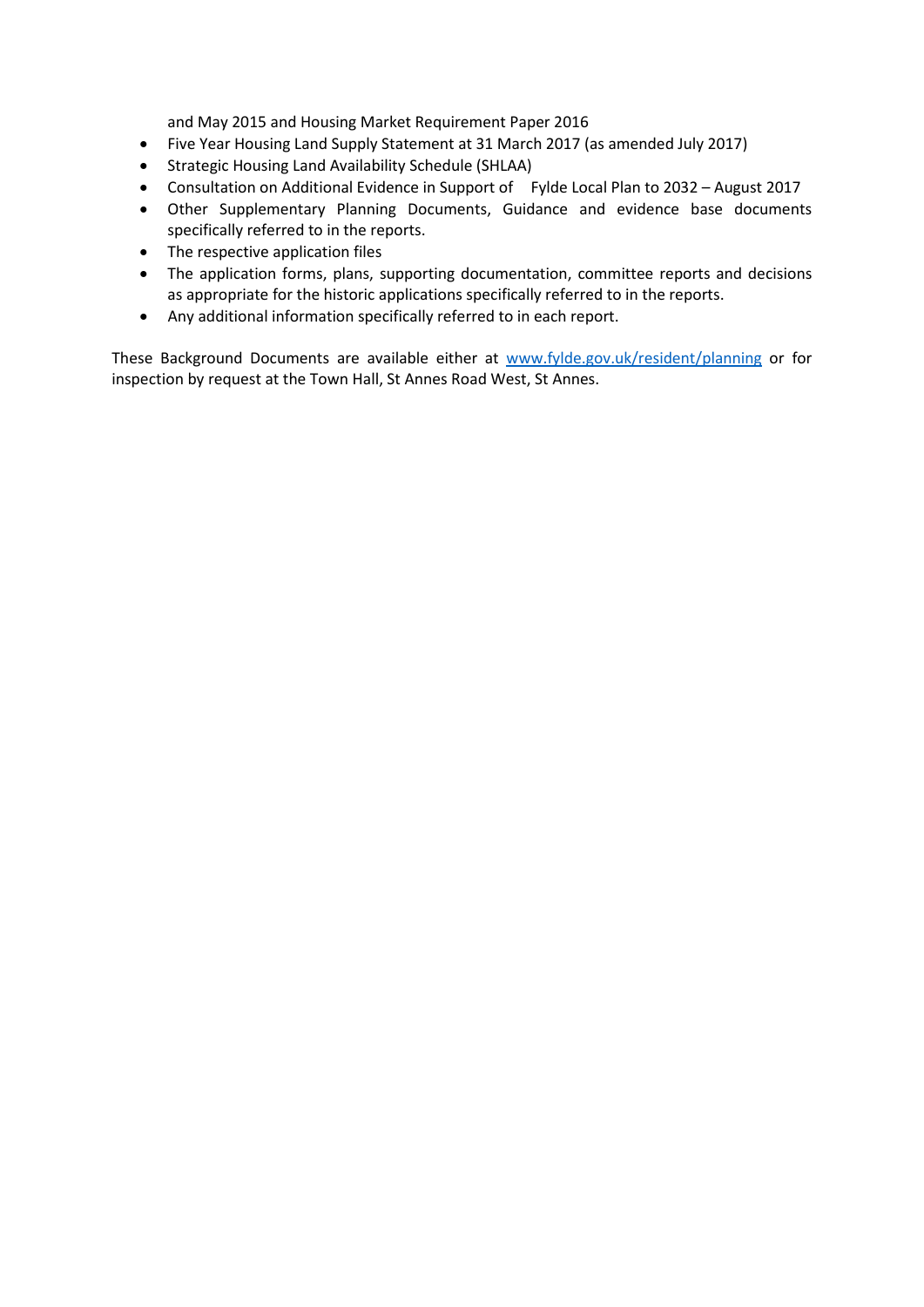## **Planning Committee Schedule 18 January 2018**

**Item Number:** 1 **Committee Date:** 18 January 2018

| Application Reference: 14/0440 |                                                                                                                                                                                                                                                                                                                                                                                                                                                                                                                                                                                                                                                                                                                                                                                                                                                                                                                                                                                                   |  | <b>Type of Application:</b> | <b>County Application</b> |
|--------------------------------|---------------------------------------------------------------------------------------------------------------------------------------------------------------------------------------------------------------------------------------------------------------------------------------------------------------------------------------------------------------------------------------------------------------------------------------------------------------------------------------------------------------------------------------------------------------------------------------------------------------------------------------------------------------------------------------------------------------------------------------------------------------------------------------------------------------------------------------------------------------------------------------------------------------------------------------------------------------------------------------------------|--|-----------------------------|---------------------------|
| Applicant:                     | CUADRILLA ELSWICK<br><b>LIMITED</b>                                                                                                                                                                                                                                                                                                                                                                                                                                                                                                                                                                                                                                                                                                                                                                                                                                                                                                                                                               |  | Agent:                      | Arup                      |
| Location:                      | ROSEACRE HALL FARM, ROSEACRE ROAD, TREALES ROSEACRE AND<br><b>WHARLES, PRESTON, PR4 3UE</b>                                                                                                                                                                                                                                                                                                                                                                                                                                                                                                                                                                                                                                                                                                                                                                                                                                                                                                       |  |                             |                           |
| <b>Proposal:</b>               | COUNTY MATTER APPLICATION: LCC/2014/0101<br>PROPOSAL: CONSTRUCTION AND OPERATION OF A SITE FOR DRILLING UP TO<br>FOUR EXPLORATORY WELLS, HYDRAULIC FRACTURING OF THE WELLS, TESTING<br>FOR HYDROCARBONS, ABANDONMENT OF THE WELLS AND RESTORATION,<br>INCLUDING PROVISION OF ACCESS ROADS AND IMPROVEMENT OF ACCESSES<br>ONTO THE HIGHWAY, SECURITY FENCING, LIGHTING AND OTHER USES ANCILLARY<br>TO THE EXPLORATION ACTIVITIES, INCLUDING THE CONSTRUCTION OF A PIPELINE<br>AND A CONNECTION TO THE GAS GRID NETWORK AND ASSOCIATED<br>INFRASTRUCTURE TO LAND WEST, NORTH AND EAST OF ROSEACRE WOOD AND<br>BETWEEN ROSEACRE ROAD, ROSEACRE AND INSKIP ROAD, WHARLES<br>LOCATION: AGRICULTURAL LAND THAT FORMS PART OF ROSEACRE HALL, TO THE<br>WEST, NORTH AND EAST OF ROSEACRE WOOD, AND LAND THAT FORMS PART OF<br>THE DEFENCE HIGH FREQUENCY COMMUNICATIONS SERVICE (DHFCS) SITE<br>BETWEEN ROSACRE ROAD AND INSKIP ROAD, OFF ROSEACRE ROAD AND INSKIP<br>ROAD, ROSEACRE AND WHARLES, PRESTON |  |                             |                           |
| Ward:                          |                                                                                                                                                                                                                                                                                                                                                                                                                                                                                                                                                                                                                                                                                                                                                                                                                                                                                                                                                                                                   |  | Area Team:                  | Area Team 2               |
| <b>Weeks on Hand:</b>          | 186                                                                                                                                                                                                                                                                                                                                                                                                                                                                                                                                                                                                                                                                                                                                                                                                                                                                                                                                                                                               |  | <b>Case Officer:</b>        | Mr M Evans                |
| <b>Reason for Delay:</b>       | Additional information has been submitted for consideration following a<br>public inquiry.                                                                                                                                                                                                                                                                                                                                                                                                                                                                                                                                                                                                                                                                                                                                                                                                                                                                                                        |  |                             |                           |

**If viewing online this is a Google Maps link to the general site location:** <https://www.google.co.uk/maps/@53.8217489,-2.8781285,4428m/data=!3m1!1e3?hl=en>

## **Summary of Recommended Decision:** Object

## **Summary of Officer Recommendation**

The applicant now proposes three separate access routes to serve the site rather than the single route previously proposed. Whilst the proposal to spread HGV traffic across three alternative routes rather than relying on a single route will lessen the impact on any one route, the additional red and green routes that have been proposed would introduce additional HGV traffic onto the Thistleton junction of the A585. The operation of this junction is known to be of concern to Highways England. There would also be potential for conflict with other road users, including vulnerable users such as pedestrians, cyclists, equestrians and children using the routes that are proposed to be used and to access the facilities such as schools and play areas that are located along them. There is potential for a